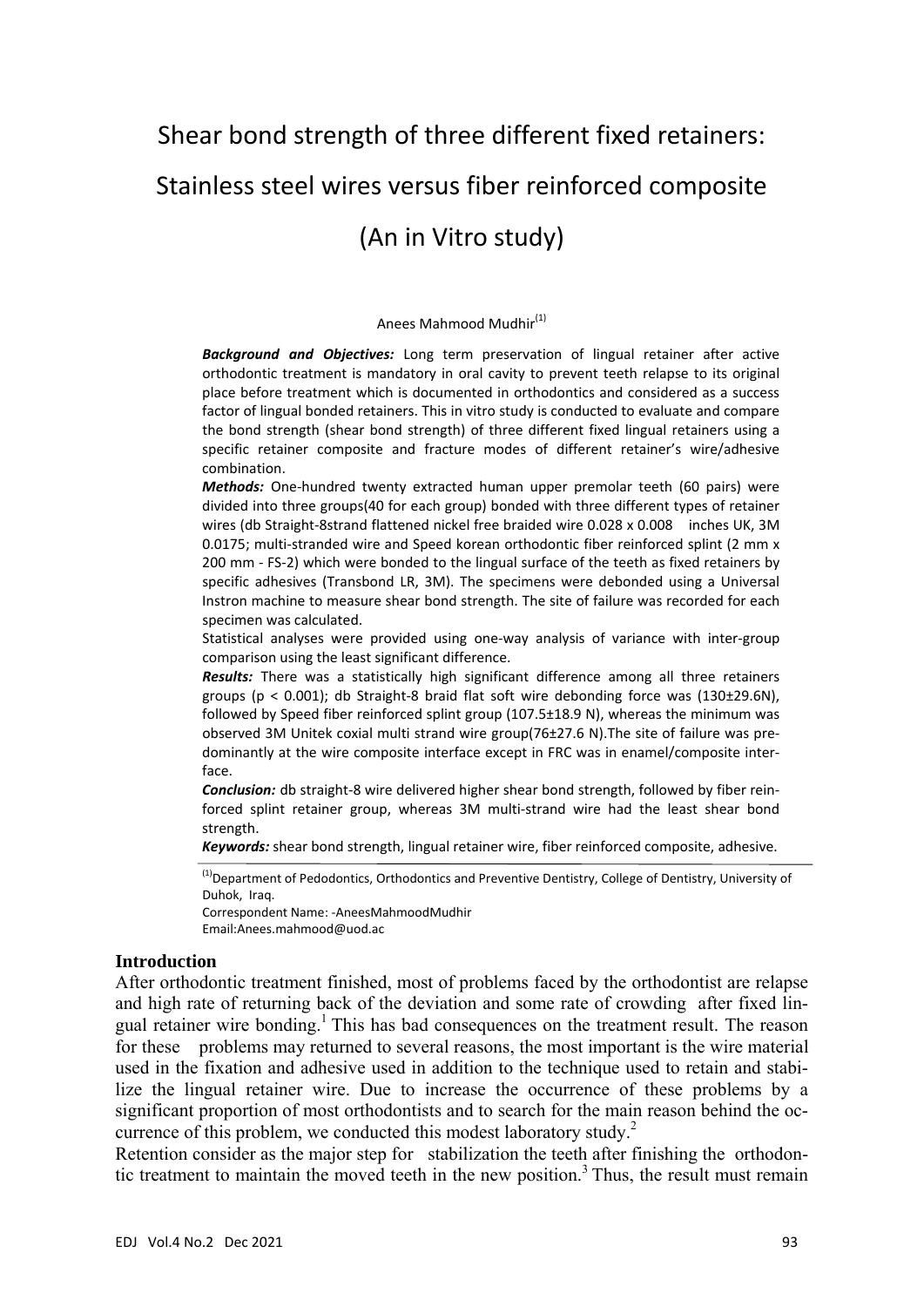corrected after treatment, providing stability to ensure the success of treatments.<sup>4</sup> Here the most reasonable choice of stabilization clinically is to fixed lingual retainer which gives the guarantee that the anterior teeth remain firmly in their new location, bonding lingual retainer consider a good way to keep the teeth in place for a long time.  $5$ Despite the good result of the retainer staying in place for a long time and the positive influence of it on the treatment result, a break may occur more times in the adhesive material and the retainer separates from the surface of the tooth leading to unsatisfactory results if it is not interfered quickly to fix the problem which are mostly happened and lead to failure of clinical retainer work.<sup>6</sup> The main factor that should be considered to have a long term successful lingual retainer in its position are; material used in construction of the retainer(stainless steel, FRC, etc.), adhesive material used for bonding of retainer, number of teeth bonded and the location on the lingual site of the teeth that the retainer bonded to it( cervical or incisal).<sup>7</sup>

With the invention of the acid etching in orthodontic practice, retainer bonding provided new retention alternatives.  Conventional lingual bonded stainless steel retainers have been made of high dimension, round/rectangular wires fixed to the canines only. Later on thin, flexible multi-stranded wires commonly0.0195″ or 0.0215″ were bonded to each tooth from canine to canine.<sup>9</sup>

The multistranded wires are recommended for lingual bonded retainers because of having their regular surface that offers good mechanical retention for the wire, which permits the physiologic tooth movement.<sup>10</sup> The failure of bonded lingual retentions, may occur due to microcracks within the adhesive. Therefore, the wire-composite combination may be the factor for the success of bonded lingual retainers.Fiber Reinforced Composites (FRCs) have been recommended for passive applications.<sup>11</sup> Alternatively, FRC were introduced to

replace stainless steel wire retainers because its adhesion with the adhesive is chemical instead of mechanical adhesion. $1-12$  This lead to reduce the extra adhesive material when used with metal wire retainer that has different physical characteristics<sup>2</sup>. Splinting teeth with reinforcement fibers that can be embedded in composites has gained popularity in last years because FRC containing various fibers such as carbon, polyaramid, polyethylene, and glass has received increasing acceptance as restorative materials.<sup>13, 14</sup>

The polyethylene fiber material adapted easily to dental contours and could be manipulated during the bonding process. It also has acceptable strength because of integration of fibers with composite resin that leads to good clinical longevity.<sup>13</sup>

The aim of this in-vitro study was to evaluate and compare the bond strength and detachment force (shear bond strength-SBS) of three different fixed lingual retainers (two types of stainless steel wires and glass fiber reinforced composite) using a specific retainer composite and analyze the fracture modes of different retainers' wire-adhesive combination.

# **Materials and methods**

**Specimen preparation.** One hundred twenty caries-free and structurally intact enamel surface human extracted maxillary premolar teeth of patients undergoing orthodontic treatment were collected and divided into three groups of 40 (20 pairs) of teeth for each group. Teeth were evaluated under blue light transillumination to determine that the enamel were free from any defects like caries on the enamel surface, crack lines or any evidence of surface deformities, no mechanical procedures were done leading to alteration in tooth structure and no injury with chemical material like bleaching agents; they were stored in distilled water with 0.1% thymol at room temperature for maximum of 1 month.to prevent bacterial growth, the water was changed weekly.<sup>15</sup>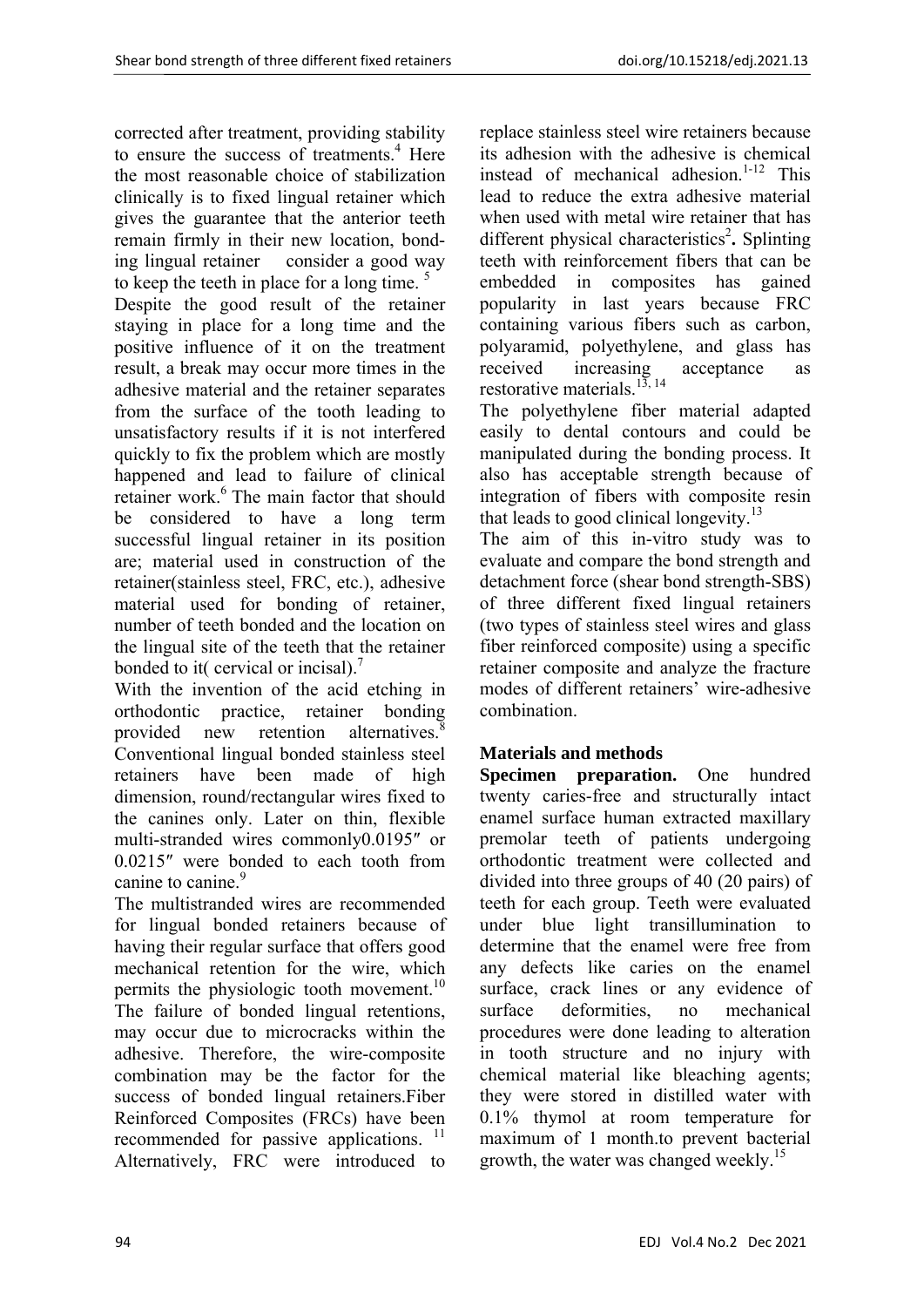Three different retainers wires were used in this study(three study groups) which were: Group A: Speed dental orthodontic fiber reinforced composite (FRC) splint korean ( 1 mm x 200 mm - FS-2 ), Group B: 3M Unitek coxial 0.0195" wire USA, and Group Cdb Straight-8 braid flat soft wire 0.028 x 0.008 inches UK(Figure 1).

Before bonding procedure, the roots were removed and cut by disk bur under water cooling in order to be simple to embed the crown in the small size plastic mold, then the remaining crowns were prepared by cleaning and removing remnants of soft tissue and plaque by ultrasonic-scaler with pumice fluoride-free (Zircate Paste, Dents-



**Figure 1: types of retainers used in the study.(A)Speed dental orthodontic fiber reinforced composite(FRC)** splint korean : (B) 3M Unitek coxial 0.0195" wire USA: (C) db Straight-8 braid flat soft wire 0.028 x 0.008 **inches UK**

**Bonding procedures.** Randomly the specimens of the study were divided into three groups of 20 blocks of pair of teeth (Figure 2). The lingual teeth surfaces of each tooth were etched with a 37% ortho-phosphoric acid gel (Ivoclar-Vivadent; Schann, Liechtenstein) for 30 seconds according to the manufactured instruction. The teeth were then rinsed with water from a triple syringe for 30 seconds and dried with air source from triple syringe for 20 seconds. For all teeth that were etched, the frosty white appearance of etched enamel was noticed. The three different retainer's wires were bonded to the lingual surface of the teeth by specific adhesives (Transbond LR, 3M

USA) (Figure 3-A).



Figure 2: Sample groups. (A) (FRC) splint block ;(B) 3M Unitek coxial wire block;(C) db Straight-8 braid wire **block.**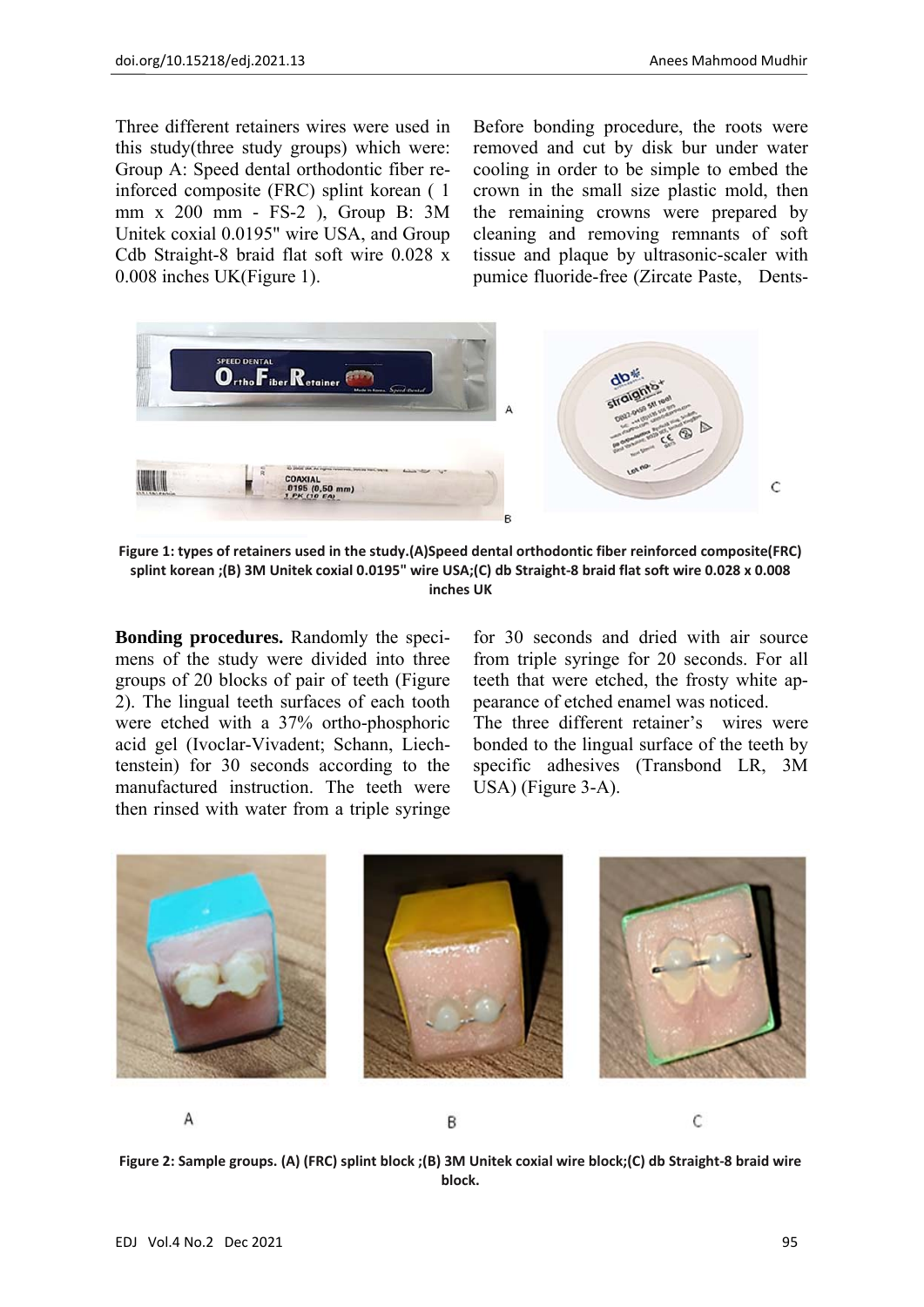

Figure 2: Sample groups. (A) (FRC) splint block ;(B) 3M Unitek coxial wire block;(C) db Straight-8 braid wire **block.**

To standardize the bonding procedure, all retainers had a length of 15 mm. The wire was passively placed on the conditioned tooth surface that it was parallel to mold base, we used a dome-shaped mold, Mini Mold (Orthoclassic-USA) which it has an indentation in the center which let the wire to be placed in the middle of the retainer adhesive to standardized the amount of adhesive used for bonding to position the retainer guaranteeing bonding surfaces of 4 mm in diameter with a maximum depth of 1.5 mm located 4 mm apart from each other (Figure 4).



**Figure 4.Schematic drawing of experimental design**

The adhesive was applied using wire bonder tips, the curing performed with Denjoy, DY400-4(7W); 2000-2400 mW/cm2 led curing Light Emitting Diode for 40 seconds placed at the mesial, distal, occlusal and gingival aspects for 10s each. The power output was checked with a radiometer constantly after curing of every group (every 15 samples). Another layer of 3M Espe Filtek Ultimate Flowable composite resin was applied covering the fiberglass completely according to the manufactured instruction for bonding of FRC, and light-cured for 40 seconds again with light cure unit (Figure 3-B). After curing, finishing was conducted by polishing rubber burs and discs, and then the specimens were stored for 24 hours in distilled water at 37 $\mathrm{^{0}C}$  before testing.<sup>16</sup>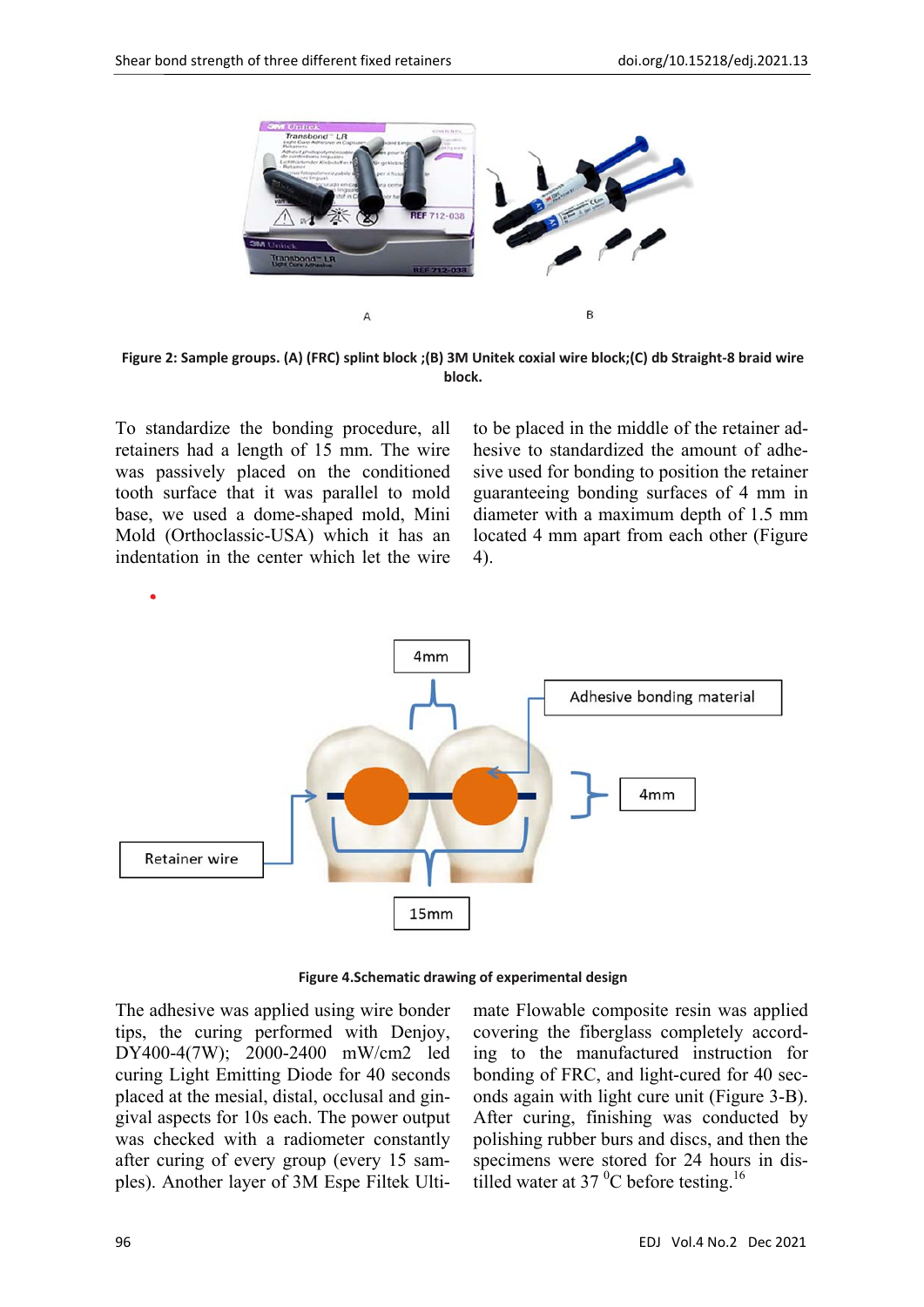**Debonding procedure.** The specimens were fixed inside a holding apparatus of the Universal testing Instron machine (Terco MT-3037 - Universal Test Sweden) which in turn secured at lower jaw of the testing machine so that the sample was mounted such that the long axis of teeth was parallel to shearing force and bonded wire segment was perpendicular to the force applied for bond failure. After that, shearing blade (10 mm width and the tapered edge of 0.5 mm thickness) coupled to a movable upper part (crosshead) of testing machine. An occlusal-gingival load was applied in such way that shearing blade struck against the midpoint of the bonded wire at a speed of 0.5 mm/min, producing a shear force until bond failure and complete debonding of wires and splint from the teeth occurred. A computer, electronically connected to the testing machine, recorded maximum load required during the testing to debond the retainerand was reported in Newton (N). (Figure 5)



**Figure 5.Experimental design for testing of shear bond strength (SBS). The force applied by the universal** testing machine Instron (Terco MT-3037-Instron Universal Test Sweden) was directed along the occluso**apical axis of the incisors to simulate the initial bite force.**

**Adhesive remnant index(ARI).** Once the retainer wire were debonded, the enamel surface of each tooth was examined under 35 time's magnification under a stereomicroscope (Leica EZ4 HD) to determine the type of failure and the amount of residual adhesive on the enamel of each tooth. The ARI scores were recorded as described by Artun & Bergland.  $17$ As there were two bond sites per specimen, the ARI score of both sites was recorded and then the data of the bond that failed first were analyzed. Where failure of both bonds appeared to occur simultaneously, the lower score was recorded.

The ARI has a scale range between 0 and 3: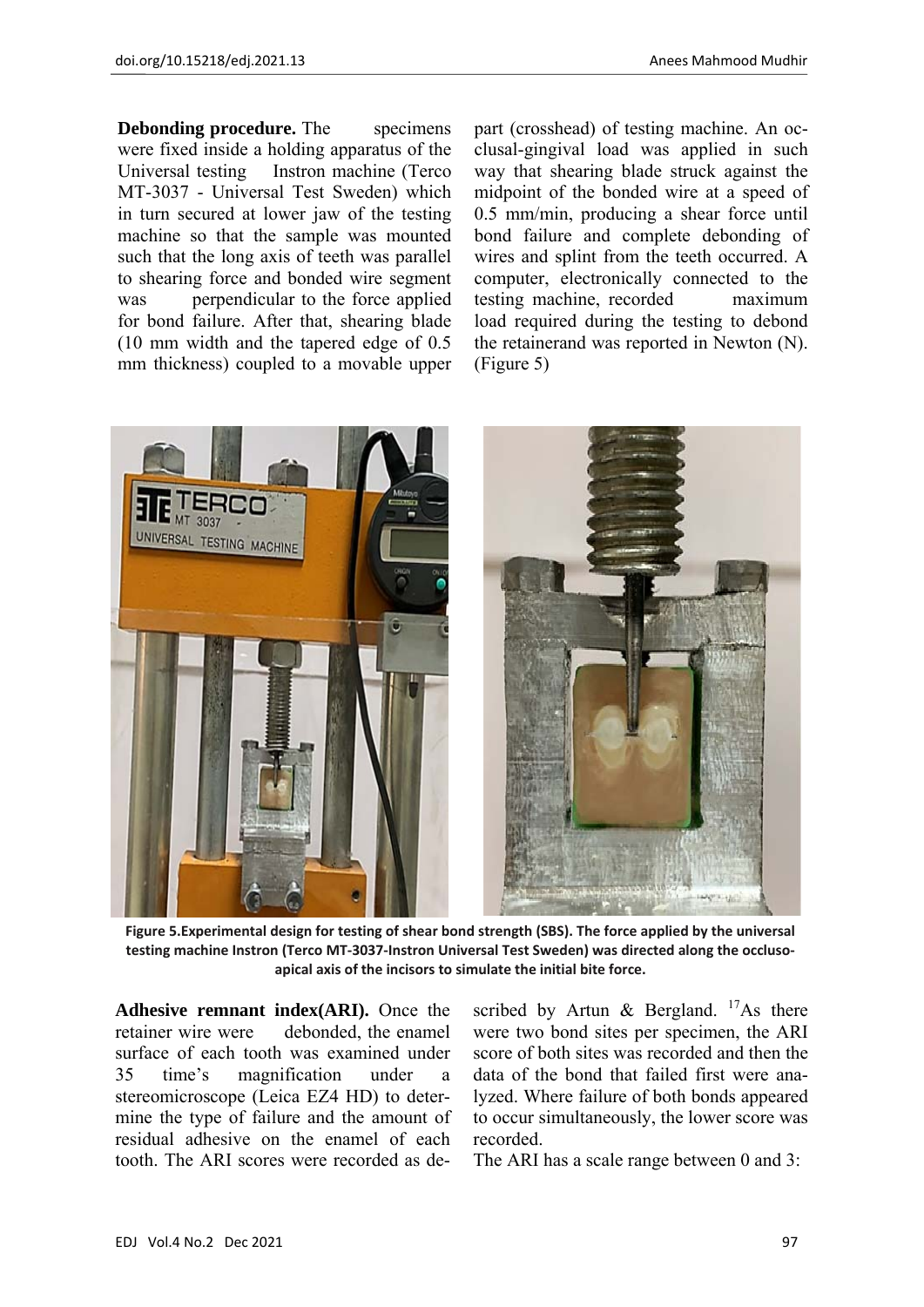0= no adhesive retained on the enamel (adhesive failure at composite–enamel interface);

 $1 =$  less than half (50%) of the adhesive retained on the enamel (adhesive failure predominantly at composite–enamel interface).

 $2=$  more than half (50%) of the adhesive retained on the enamel (cohesive failure predominantly at the wire–composite interface). 3=the entire adhesive retained on the enamel (cohesive failure at the wire–composite interface).

**Statistical analysis.** Data have been analyzed using SPSS version 24. Data were described by their frequencies, range, mean, standard deviation and standard error. Shear bond strength (in Newton) of the three types of retainer bonding were analyzed by oneway analysis of variance (ANOVA) with inter-group comparison using the least significant difference (LSD). Adhesive Remnant Index (ARI) score frequencies for the three retainer bonding procedures were analyzed using Fisher's exact tests of association. A  $p$  < 0.05 were considered significant.

#### **Results**

**Shear bond strengths.** The shear bond strengths of the three groups are summarized in Table 1 and figure 6.were maximum shear bond strength was observed in group C (db Straight-8 braid flat soft wire)yielded the highest mean debonding force  $(130\pm29.6N)$ , this was followed by group A (Speed dental orthodontic fiber reinforced composite splint korean)which was  $(107.5\pm18.9 \text{ N})$ , and then followed by the minimum observed debonding force group B(3M Unitek coxial multi strand wire 0.0195 USA)(76±27.6 N). On comparison of the mean shear bond strength among three groups of retainers, one way ANOVA revealed statistically high significant difference between the three lingual retainer groups especially in group C which showed significantly higher results than those of two other group (A and B group).

| <b>Group</b>  | No. |            | <b>SBS (Newton)</b> |           | <b>One-way ANOVA</b> |                |                                   |
|---------------|-----|------------|---------------------|-----------|----------------------|----------------|-----------------------------------|
|               |     | Range      | <b>Mean</b>         | <b>SD</b> | <b>SE</b>            | <b>Overall</b> | Inter-group com-<br>parison (LSD) |
| A (f.glass)   | 20  | $70 - 140$ | 107.5               | 18.9      | 4.22                 | P < 0.001      | A vs B: P< 0.001                  |
| <b>B</b> (3M) | 20  | $40 - 130$ | 76.0                | 27.6      | 6.17                 |                | B vs C: $P < 0.001$               |
| $C$ (db)      | 20  | $60 - 180$ | 130.0               | 29.6      | 6.61                 |                | C vs A: $P = 0.008$               |

**Table 1: Shear bond strength (SBS in Newton) for three different lingual retainer bonding groups.**

SD: standard deviation; SE: standard error; ANOVA: analysis of variance; vs: versus; LSD: least significant difference.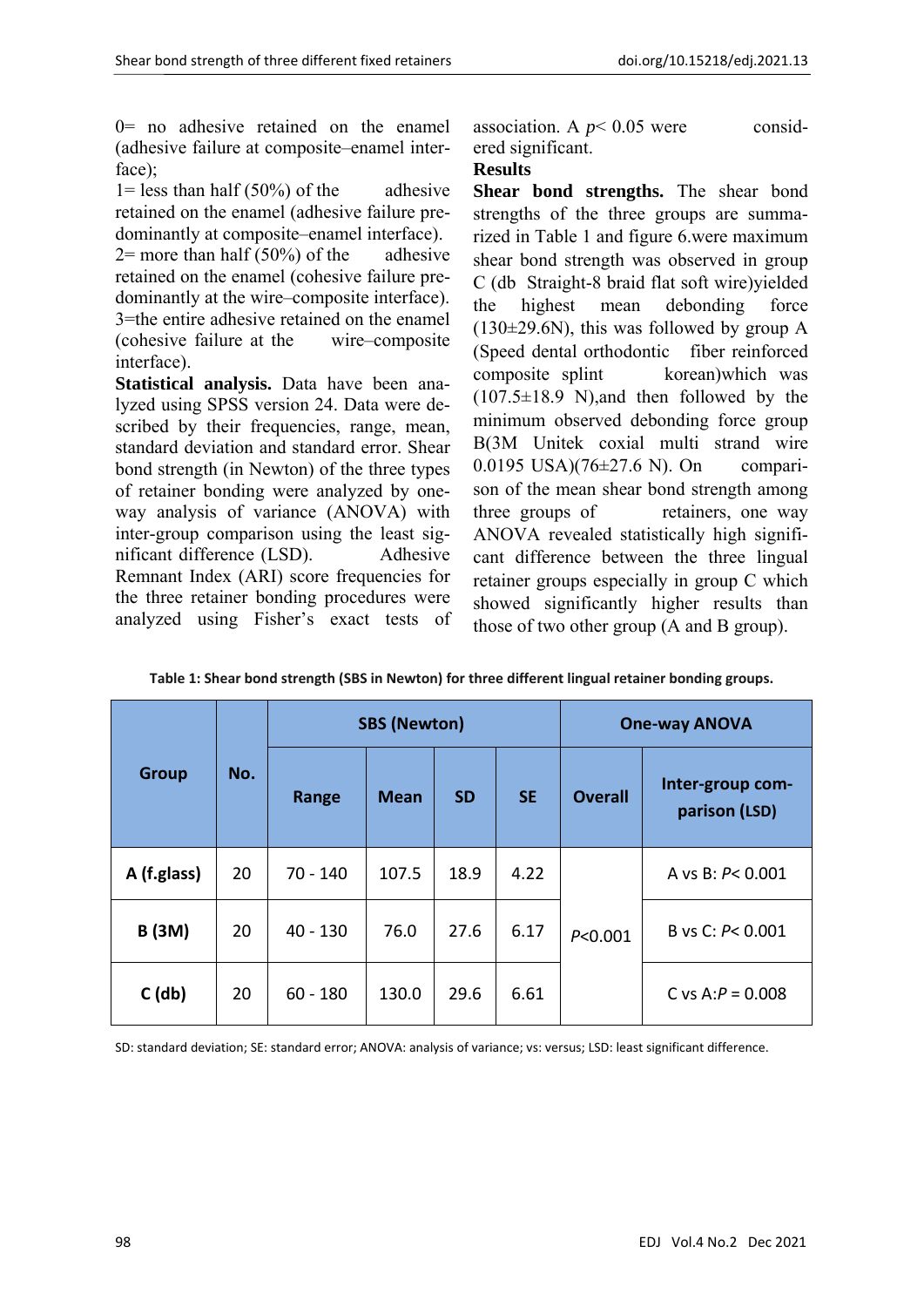

**Figure 6. Box plot of shear bond strength (SBS in Newton) for three different lingual retainer bonding groups.**

**Adhesive Remnant Index (ARI)after debonding.** Table 2 represents the site of the bond that failed. ARI of the bond site that firstly failed in each specimen group was analyzed by Fisher's exact tests, there was highly significant difference between the distribution of the ARI score between bond and rebond events in the three groups of the lingual retainer overall, but there was nonsignificant difference between group C (db Straight-8 braid flat soft wire) and group B(3M Unitek coxial  $0.0195$ " wire)( $P =$ 0.176 ).

**Table 2: Residual adhesive ratings according to ARI (Adhesive Remnant Index) score frequency for three different retainer wire bonding procedures.**

|               |          | <b>ARI</b> |                | <b>Fisher's exact tests</b> |                |                             |
|---------------|----------|------------|----------------|-----------------------------|----------------|-----------------------------|
| <b>Group</b>  | $\bf{0}$ | 1          | $\overline{2}$ | 3                           | <b>Overall</b> | Inter-group com-<br>parison |
| A (f.glass)   | 3        | 12         | 5              | $\mathbf 0$                 |                | A vs B: P < 0.001           |
| <b>B</b> (3M) | 0        | 1          | 8              | 11                          | P < 0.001      | A vs C: P< 0.001            |
| $C$ (db)      | 0        | 0          | $\overline{4}$ | 16                          |                | C vs B: $P = 0.176$         |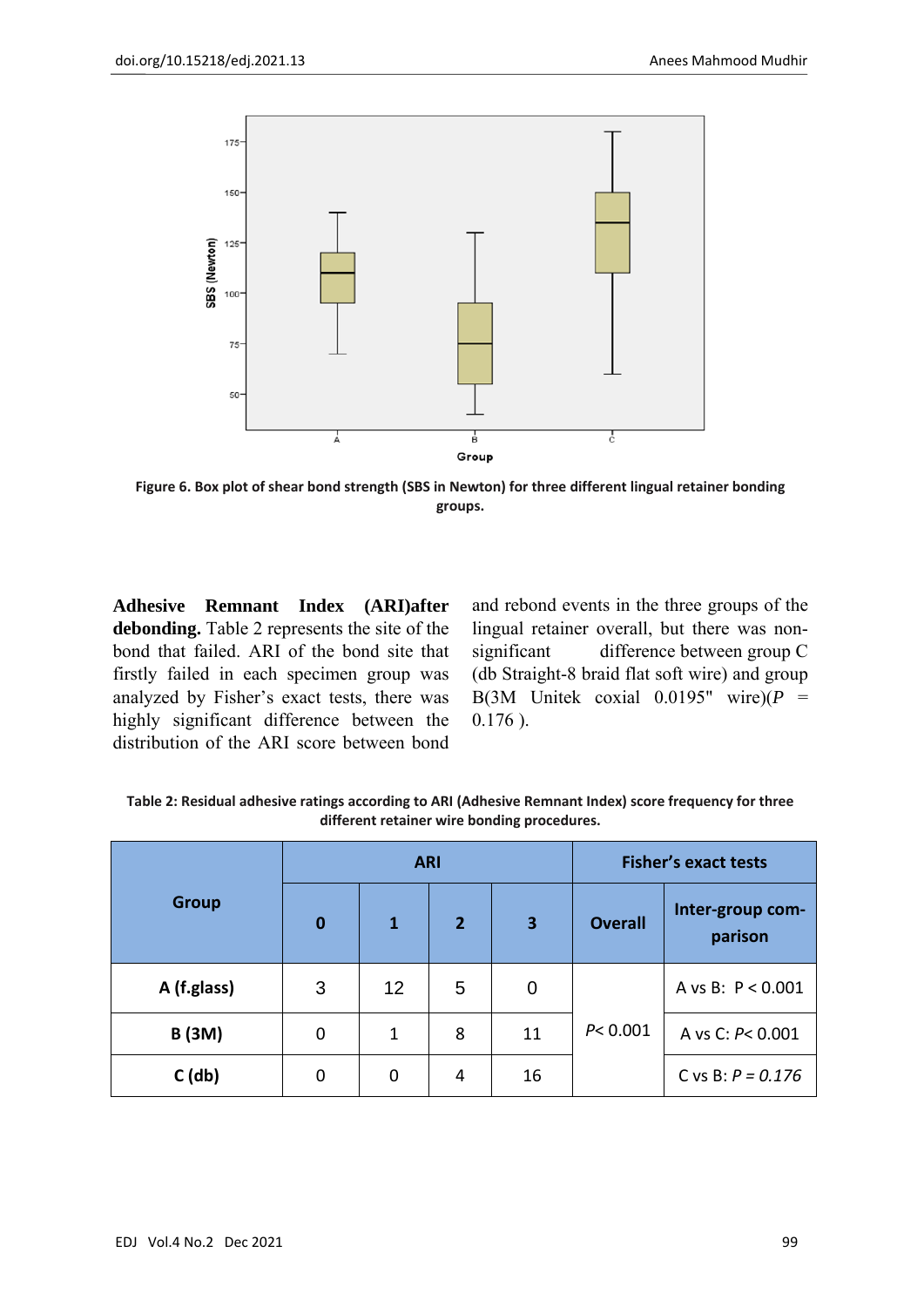## **Discussion**

In the present study, the clinical bite situation is simulated and similar to putting a vertical thrust on the retainer. Many authors like Reicheneder et al, 2009<sup>18</sup> found that a vertical thrust yields the highest values of shear bond strength (SBS) compared to a tensile force in horizontal or vertical orientation. However, SBS not only depends on the direction, but also depend on the site of the applied force. Some studies have demonstrated that the lowest values of SBS occur when the force is applied to the interdental wire segment. <sup>9</sup> Here we select this point of segment to determine the lowest strength required for retainer debonding. This study was done to examine the force required (shear bond strength-SBS) to debond a segment for three types of bonded lingual retainer wire bonded by special type of orthodontic adhesive when vertical force was applied to an interdental segment of wire.

In the present study a greater force was required for debonding of db Straight-8 braid flat soft wire group which show the highest SBS value followed by fiber glass reinforced group and the last group was coaxial multi-strand stainless steel group, and there was a high significant difference between their debonding forces (*P*<0.001). According to Reicheneder et al in the study done at  $2014^2$ , they supposed that increased strands count of the retainer wire has generally positive effects on its clinical stability. As this type of flat soft 8 time braided wire that tolerated significantly higher SBS provide improved mechanical retention due to their interlaced nature and due to its softness and flat design that adapted to the lingual surface of the teeth when bonded which let the thinner side of the wire to face the vertical load movement of the cross head of instron machine. There was large difference between the dead soft flat  $(0.028 \times 0.008)$  inches) wire with a high degree of annealing and the coaxial 0.0195 multi strand stainless steel wire which could be also attributed to the nature of the retainer material.<sup>19</sup> Respond is a dead-soft

wire, which means that it is passive and does not exert any active force when adapted to the tooth surface, means there were no accumulated force and stress helped in accentuating retainer bond failure; here our finding is similar to the study done by Singh A et al,  $2019<sup>20</sup>$  On the other hand, coaxial 0.0195 multi strand stainless steel wire is a plain coaxial wire, which might have residual forces when twisting it during demonstrating and manufacturing process. These stored forces can lead to the accumulation of stresses at the points of mastication loads, causing debonding and failure of the bond between wire and adhesive, $19$  and this revealed retaining the entire adhesive on the enamel in case of coaxial wire (Table 2).The combination of Transbond LR and db Straight-8 braid flat soft wire produced a higher shear bond strength value than the other two other groups of retainers due to the good flowability and viscosity of the Transbond adhesive around the wire that leading to increase mechanical retention beside that the flexibility of the soft db straight wire that adapted better to the tooth enamel surface. The same finding was obtained by Reicheneder et al,  $2014<sup>2</sup>$ 

Many Authors evaluated both multistranded wires and fiber reinforced composites used for post-orthodontic retention, as in study done by Scribante et al at  $2011$ ,<sup>21</sup> which resemble the finding of our study result where the mean of shear bond strength of the glass fiber reinforced was  $107.5\pm18.9$  N while for coaxial multi -strand stainless steel wire was  $76\pm27.6$  N which was consider a high significant difference. Some studies obtained different results from our finding like that obtained by Reicheneder et al at  $2014$ ,<sup>2</sup> were the fiber-reinforced retainers showed less SBS (37.02 N)than Wildcat Twistflex wire (63.84 N),but this may be due to a different adhesive that were used with Wild cat Twistflex wire that used Stic-flow composite , while they used the same our bonding adhesive for fiber-reinforced which was Transbond LR and this may be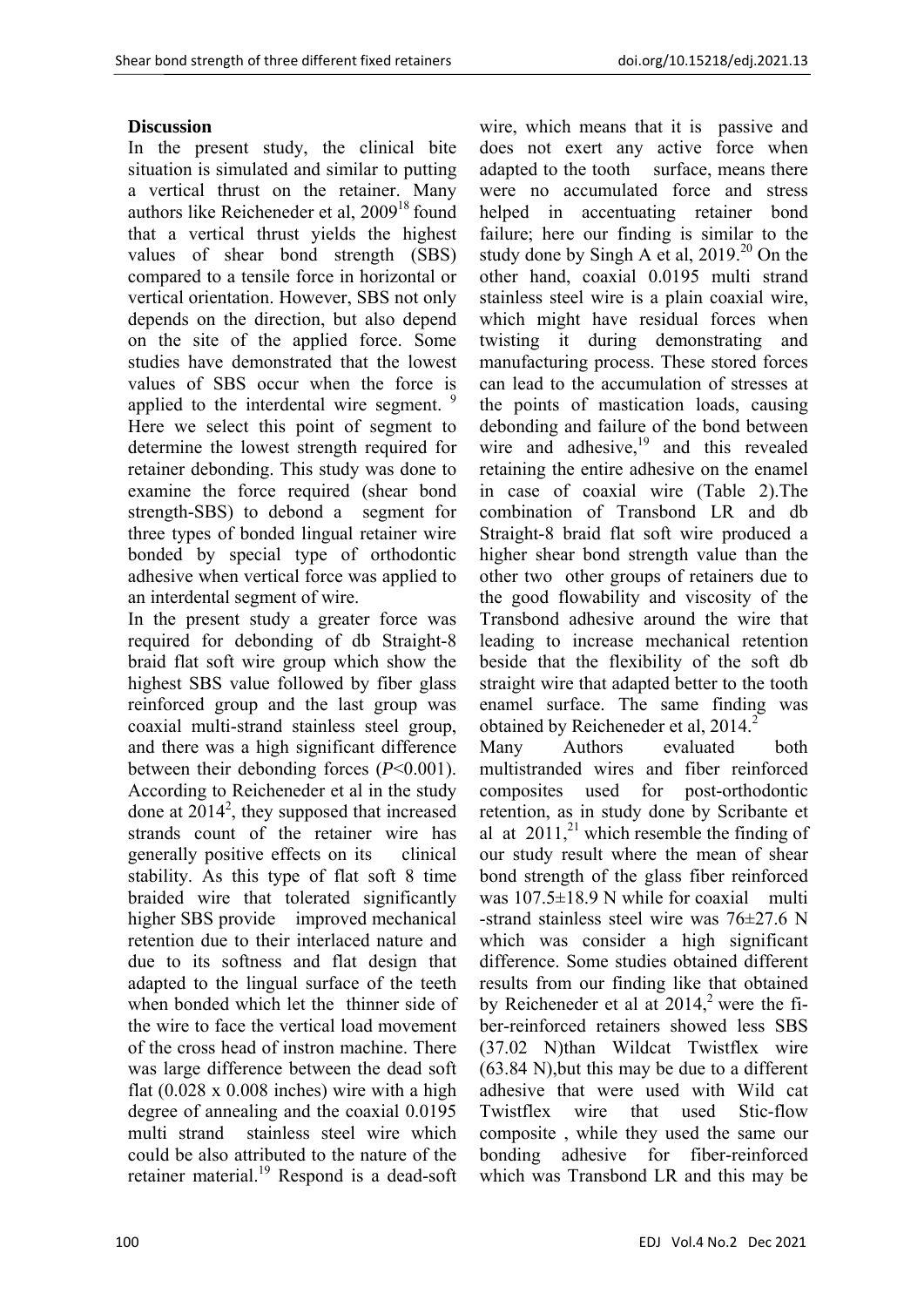one of the reasons because the viscosity of Stic-flow composite flowable is less than Transbond LR, beside that the sample size of their study groups were 10 specimens for each group while our study groups were 20 specimens for each group which may effect on the result. On the other hand, a clinical study done by Bolla *et al* at 2012 that follow up patients for 6-year showed no significant differences between FRC and multi stranded wire retainers; the results of this study showed that FRC retainers could be an alternative or instead of multi stranded wire retainers in many cases. $22$  A similar finding obtained by Sfondrini *et al* at 2014,<sup>24</sup> in longitudinal prospective study, when the rate of detachment was 17.73% for flexible stainless steel wire and 11.25% for glass fiber-reinforced resin retainer. In another clinical pilot study done by Kumbuloglu et al at  $2011^{25}$  in a period of more than 4.5 year of E-glass FRC resin splint clinical follow up where the survival rate was 94.8%.In accordance with the findings obtained by our sudy, a study conducted by Alavi S, and Mamavi T in  $2014$ ,  $^{26}$  concluded that glass FRC group had significantly higher load compared to stainless steel wires. Foek et al study on the fatigue resistance and debonding force which done in  $2013^{26}$ supposed that the using FRC adhesive resin complex instead of stainless steel wires might improve stability. The lower bond strength of stainless steel wire in contrast to FRC could be due to the fact that wire does not chemically bond to the dental resin and is only embedded in it. $^{27}$ 

ARI(adhesive remnant index) in both two stainless steel wire groups, most of the adhesive retained on the enamel, the failure was at the wire composite interface (cohesive failure), this result was resemble to an extend the result obtained by Foek DL et al at 2009, 18 where showed more adhesive failure was adhesive (between the enamel and the composite) that most of the composite left on the enamel surface at different degrees in stainless steel groups when compared with FRC groups, this is

may be due to that the two materials, stainless steel wire and composite resin, have different physical properties, there were only mechanical retention between them and subsequently the loading force on the retainer result in internal cracks in the resin pad over and under the wire after applying the pressure from the instron cross head leading to cohesive failure. This is expected to become clearer in reality also when the adhesive material is on the retainer; the failure of the stainless steel wire -composite interface is due to two main factors. First, due to abrasion happened because of food chewing and tooth brushing, the resin small pad cover the retainer become thin and which in turn lead to detachment of the retainer from the resin pad.26,28 Second, during the physiological tooth movement, there is the possibility of internal cracks incidence due to constant movement of the retainer inside the overlying and the underlying resin pads which is related to wire/composite failure.<sup>18,</sup> <sup>28</sup> Similar failure happened in study done at  $2004<sup>29</sup>$  by Radlanski and Zainwhen when the failure was largely at the composite/ wire interface (cohesive failure) and suggested that the bond strength of the wire/ bond/enamel combination is weakened by the presence of 'freely tensioned' wire in the bonded retainer system and that such sections should be kept as short as possible to reduce the impact of tensile forces.<sup>16</sup> While in case of FRC group, most of the retainer failure of bond had occurred at composite/enamel interface and there were a highly significant difference between ERC retainer wire failure side scores and the other two stainless steel wires groups (*P*< 0.001).The clinical efficacy of FRC retainers may be based on the internal structure of the complex, the resin of the matrix and the adhesive system integrate with fibers. The homogeneous structure of integrated resin matrix, adhesive, and fiber might absorb and dissipate mechanical stresses along the whole FRC retainer which subsequently lead to failure of the whole retainer with adhesive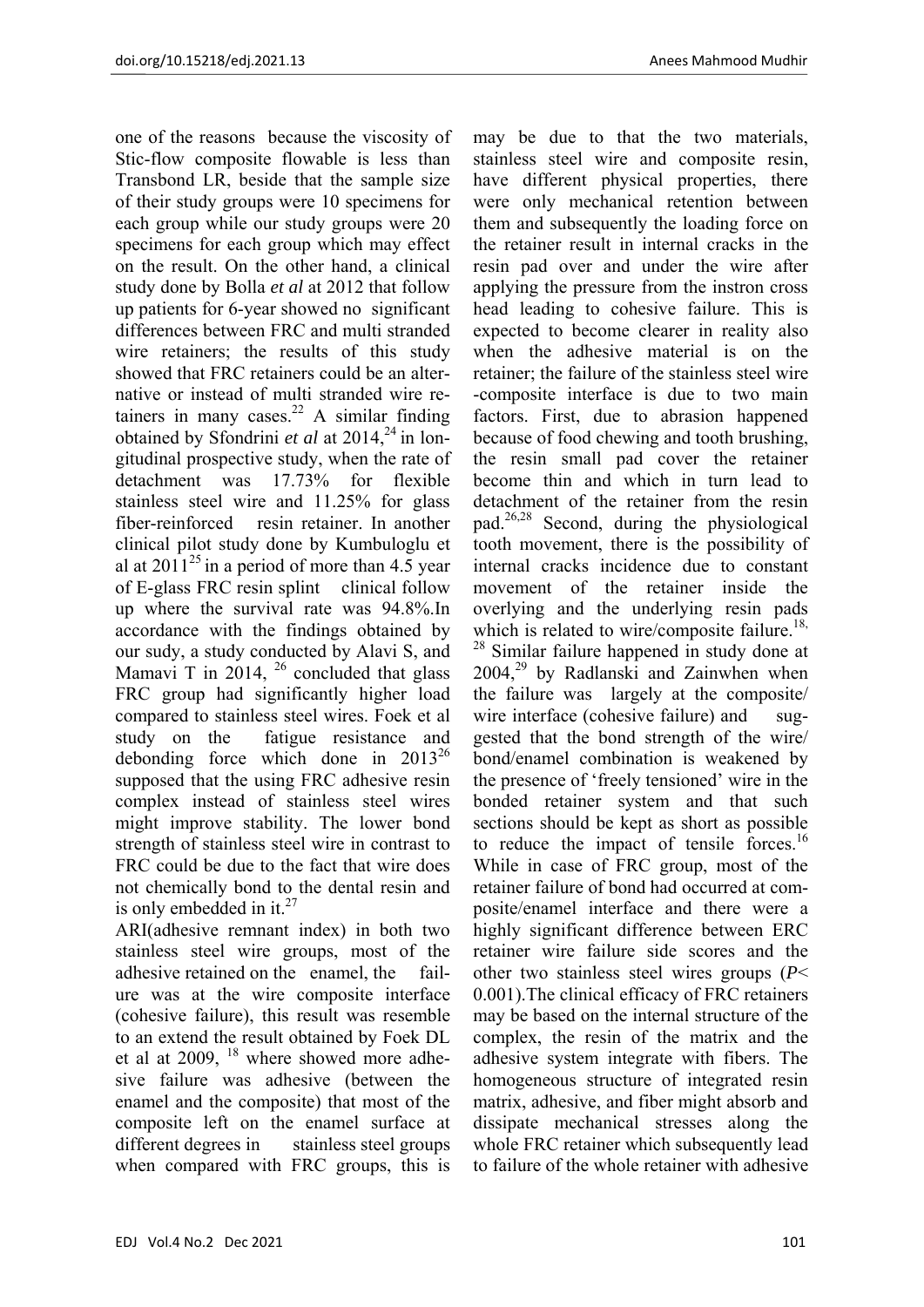bonding from the enamel surface.  $^{23,30}$  The adhesion between the FRC retainer and the composite is a chemical adhesion and should be in theory better than the adhesion between a stainless steel wire retainers and composite, which is a mechanical adhesion.<sup>18</sup>

Reynolds IR in  $1975$ ,<sup>32</sup> determined that materials for acceptable clinical use in orthodontic treatment should be able to resist forces of 6-8 N. Waters NE in  $1980$ <sup>33</sup> noticed that the normal range of oral forces is 3-18 N. Although it can be assumed that the fixed retainer wires will not be subject to oral loading to the same extent. In our study the SBS of all tested retainer systems including the fiber reinforced systems and stainless steel wires exceeded these values and should therefore show clinically sufficient shear bond strengths. As the bond strength in this study were evaluated under in-vitro conditions and it must be remembered that the data analysis from this study is relevant to the in-vitro application of the specific adhesive, Transbond LR, etching gel system, 3M Espe Filtek , and does not account for the many in-vivo dependent variables like temperature, saliva, cyclic loading from mastication, or microbial effects<sup>18</sup>, thus the results cannot be completely extrapolated to the oral situations and condition, which is one of the limitations of this study. Also, stress was applied in only one direction not like in the oral field where the load direction may be in many other directions. Invitro findings have been suggested that it apply strongly to the in-vivo experience because of the less favorable working conditions. Another limitation of this study may be the retainer itself which has short length compared to the clinical situation in patient mouth was the retainer is longer. However, more clinical studies are required to determine the ideal wire dimensions for lingual bonded retainers.<sup>23</sup>

# **Conclusion**

Within the limitations of this in-vitro study, the present study demonstrated: Flat dead straight 8 stainless steel showed the highest

 bond strength (SBS), followed by glass fiber reinforced composite (FRC), while Unitek coxial multi strand wire group exhibited the least bond strength. With significant difference among all the three groups.

There was variation in failure modes between the experimental groups as follow: In FRC most of the bonding failure site were adhesive failure while in both types of stainless steel wire failure were cohesive type with significant differences in debonded locations (ARI) scores from FRC group retainers.

### **Conflict of Interest**

The authors reported no conflict of interests.

#### **References**

- 1. Cobourne MT, DiBiase AT: Handbook of Ortho‐ dontics. Edinburgh, New York: Mosby; 2009;2:312‐14.
- 2. Reicheneder C, Hofrichter B, Faltermeier A, Proff P, Lippold C, Kirschneck C: Shear bond strength of different retainer wires and bonding adhesives in consideration of the pretreatment process, Head & Face Medicine,2014 Nov 28;10:51.
- 3. Thamer Adel Alkhadra, A Simplified Technique For Chairside Bonding Of Lingual Retainer.2011. Jpda vol. 20 No.03.
- 4. Bearn DR, McCabe JF, Gordon PH, Aird JC. Bonded orthodontic retainers: the wire‐ composite interface. Am J Orthod Dentofacial Orthop 1997; 111:67‐74.
- 5. Renkema AM, Renkema A, Bronkhorst E, Katsaros C. Long‐term effectiveness of canine‐to‐canine bonded flexible spiral wire lingual retainers. Am J Orthod Dentofac Orthop 2011; 139:614‐21.
- 6. Bearn DR. Bonded orthodontic retainers: a re‐ view Am J Orthod Dentofac Orthop 1995; 108:207‐13.
- 7. Littlewood SJ, Millett DC, Doubleday B, Bearn DR, Worthington HV. Orthodontic retention: A systematic review. J Orthod 2006; 33:205‐12.
- 8. Karaman A I , Polat O , Büyükyilmaz T . A practical method of fabricating a lingual retainer. Ameri‐ can Journal of Orthodontics and Dentofacial Or‐ thopedics 2003: 124: 327 – 70.
- 9. Aldrees AM, Al‐Mutairi TK, Hakami ZW, Al‐Malki MM. Bonded orthodontic retainers: a compari‐ son of initial bond strength of different wire‐and‐ composite combinations. J Orofac Orthop. 2010;71:290–99.
- 10.Foek DL, Ozcan M, Verkerke GJ, Sandham A,